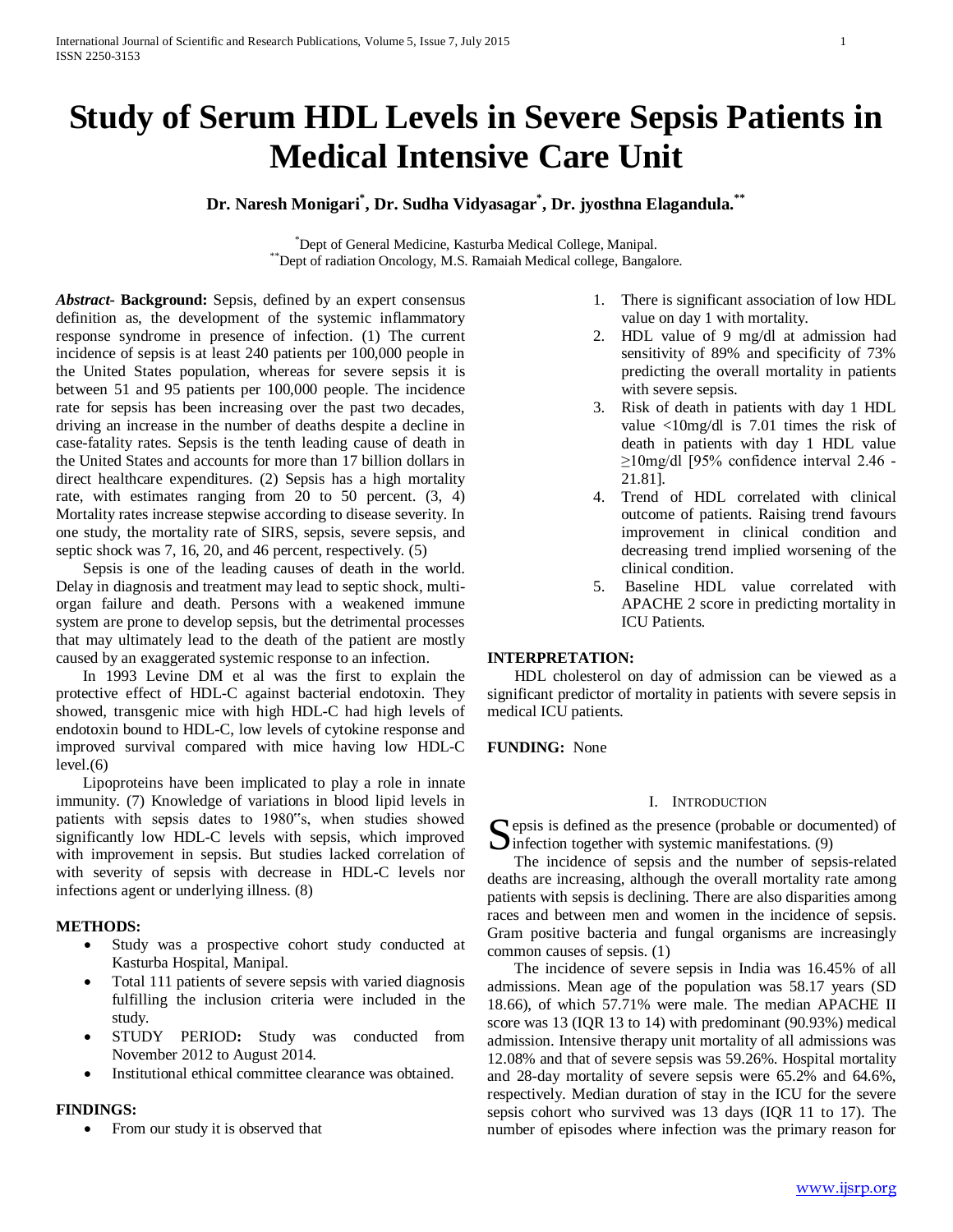admission to the ITU (Intensive Therapy Units) was 86.32%. Culture positivity was found in 61.6%. The lung was the predominant source of sepsis (57.45 %). (10)

 In 1993 Levine DM et al was the first to explain the protective effect of HDL-C against bacterial endotoxin. They showed, transgenic mice with high HDL-C had high levels of endotoxin bound to HDL-C, low levels of cytokine response and improved survival compared with mice having low HDL-C level.(6)

 Lipoproteins are macromolecular complexes used by the body to transport lipid-rich molecules. (11)

 Lipoproteins are classified into five groups according to their relative density:

Chylomicrons

Very low density lipoprotein (VLDL) Intermediate density lipoprotein (IDL) Low density lipoprotein (LDL) and High density lipoprotein (HDL)

 **HDL CHOLESTEROL:** HDL is a heterogeneous group of lipoproteins, varying in both composition and size, falling into a density range between 1.063 and 1.21 g/ml.(12) The major Apo protein present in HDL that provides structural stability to the spherical molecule is Apo lipoprotein A1 (Apo- A1).(12)Primary function of HDL-C is reverse cholesterol transport. Lipid-free or low-lipid Apo proteins (for example, Apo-A1) released from the liver combine with lipids derived from dietary intake (chylomicrons). These accept phospholipids and excess free cholesterol from peripheral tissues in a process promoted by the pore-forming protein ATP-binding cassette A1 transporter, forming disk-shaped pre-β-HDL.

 Free cholesterol is esterified by lecithin cholesterol acyltransferase (LCAT) and the complex transforms into a spherical structure, HDL3. HDL3 molecules continue to engulf additional lipid molecules and Apo proteins, thereby forming mature HDL 2. (13, 14)(Figure 1)



**Figure 1: Shows reverse cholesterol transport and maturation of HDL-C.**

#### **LIPOPROTEINS IN SEPSIS:**

 Lipoproteins have been implicated to play a role in innate immunity.(7) Knowledge of variations in blood lipid levels in patients with sepsis dates to 1980's, when studies showed significantly low HDL-C levels with sepsis, which improved with improvement in sepsis. But studies lacked correlation of with severity of sepsis with decrease in HDL-C levels nor infections agent or underlying illness.(8)

#### **Mechanisms of low HDL in severe sepsis are multifactorial:**

1) Neutralizing of toxic bacterial substances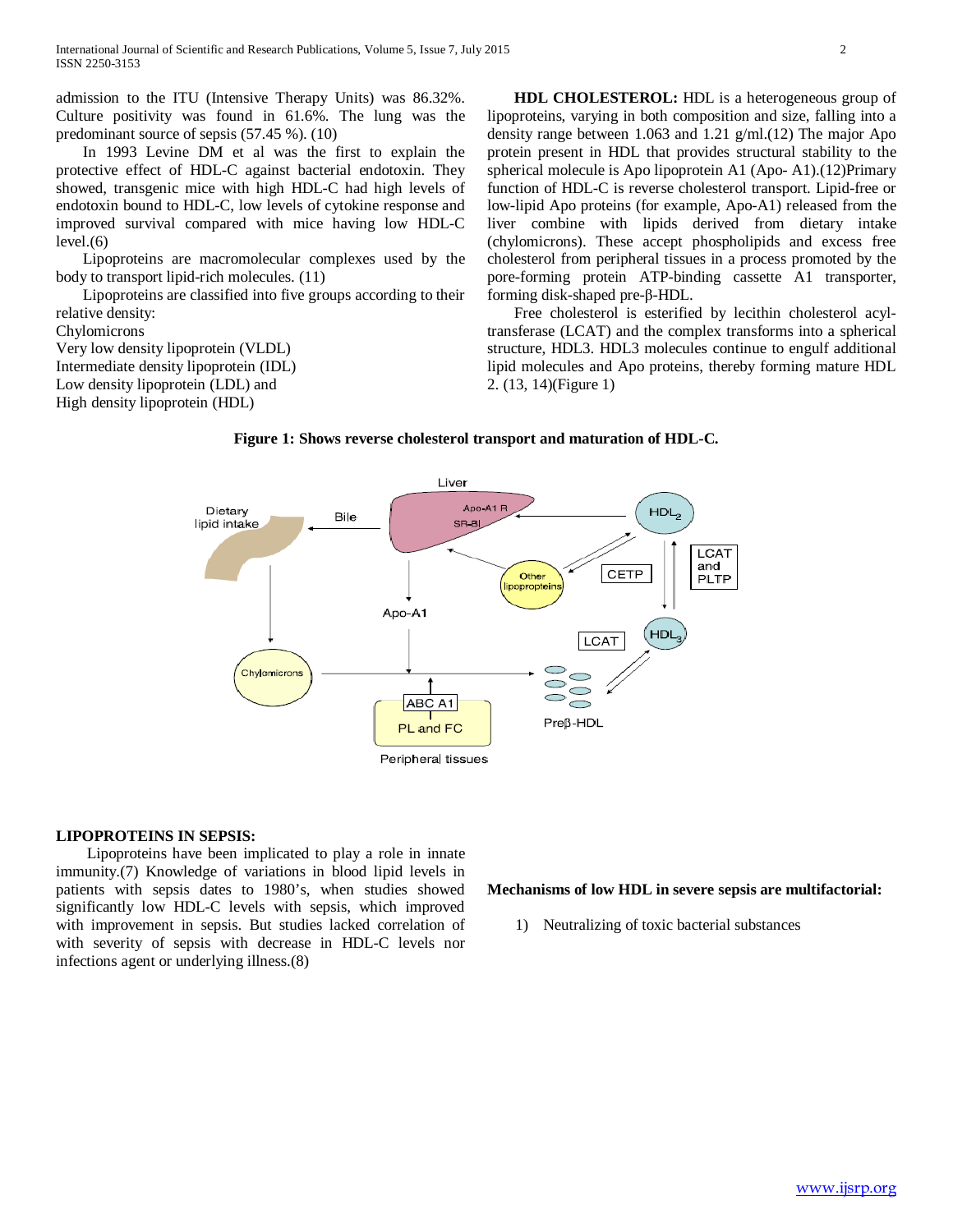**Figure 2: Binding of LPS to LBP or sCD14 (soluble CD14) then being transferred to HDL.**



## Binding and neutralization of LPS by HDL

- 2) Suppression of lipoprotein synthesis and LCAT activity
- 3) Rapid clearance of LPS bound HDL-C
- 4) Decreased activity of ABC 1 activity
- 5) Increased Human secretory phospholipase A2 (sPLA2) activity
- 6) Dilutional effect due to resuscitation fluids.

## II. MATERIALS AND METHODS

- Current study was a prospective cohort study conducted at Kasturba Hospital, Manipal.
- Total 111 patients of severe sepsis with varied diagnosis fulfilling the inclusion criteria were included in the study.

 **STUDY PERIOD:** Study was conducted from November 2012 to August 2014.

The following inclusion and exclusion criteria were used:

## **INCLUSION CRITERIA:**

Patients with age greater than 18 years and satisfying the criteria for severe sepsis according to International guidelines for management of severe sepsis and septic shock:  $2012(10)$ , were included in the study and not received parenteral antibiotics in outside hospitals.

## **EXCLUSION CRITERIA:**

- Patients on treatment with statins
- Chronic liver disease, chronic kidney disease, thyroid dysfunction, diabetes, severe anaemia and malignancy
- Patients with known chronic inflammatory condition like Human immunodeficiency virus disease, SLE (Systemic lupus erythematosus) and RA (Rheumatoid arthritis)
- Patients diagnosed to have malabsorbption disorders
- Patients who were discharged against medical advise.

## **METHODOLOGY:**

- A total of 111 patients satisfying inclusion criteria were included in our study after obtaining informed consent.
- All the patients were followed prospectively during their entire course of stay in the hospital. Serum HDL levels were done on the day of admission and repeated on day 5. APACHE 2 score was calculated for all patients on day of admission to estimate the risk of death.
- Early morning serum samples were collected on day 1 of admission and day 5 for HDL cholesterol measurement. Cholesterol measurement was done by ROCHE COBAS C systems clinical chemistry automated analyser. The concentration of HDL cholesterol was measured after precipitation of beta lipoproteins with dextran sulfate and magnesium chloride.

## III. OBSERVATIONS AND ANALYSIS

• Current observational study included 111 patients with varied disease presentations admitted to medical intensive care unit with diagnosis of severe sepsis according to International guidelines for management of severe sepsis and septic shock:  $2012(10)$ .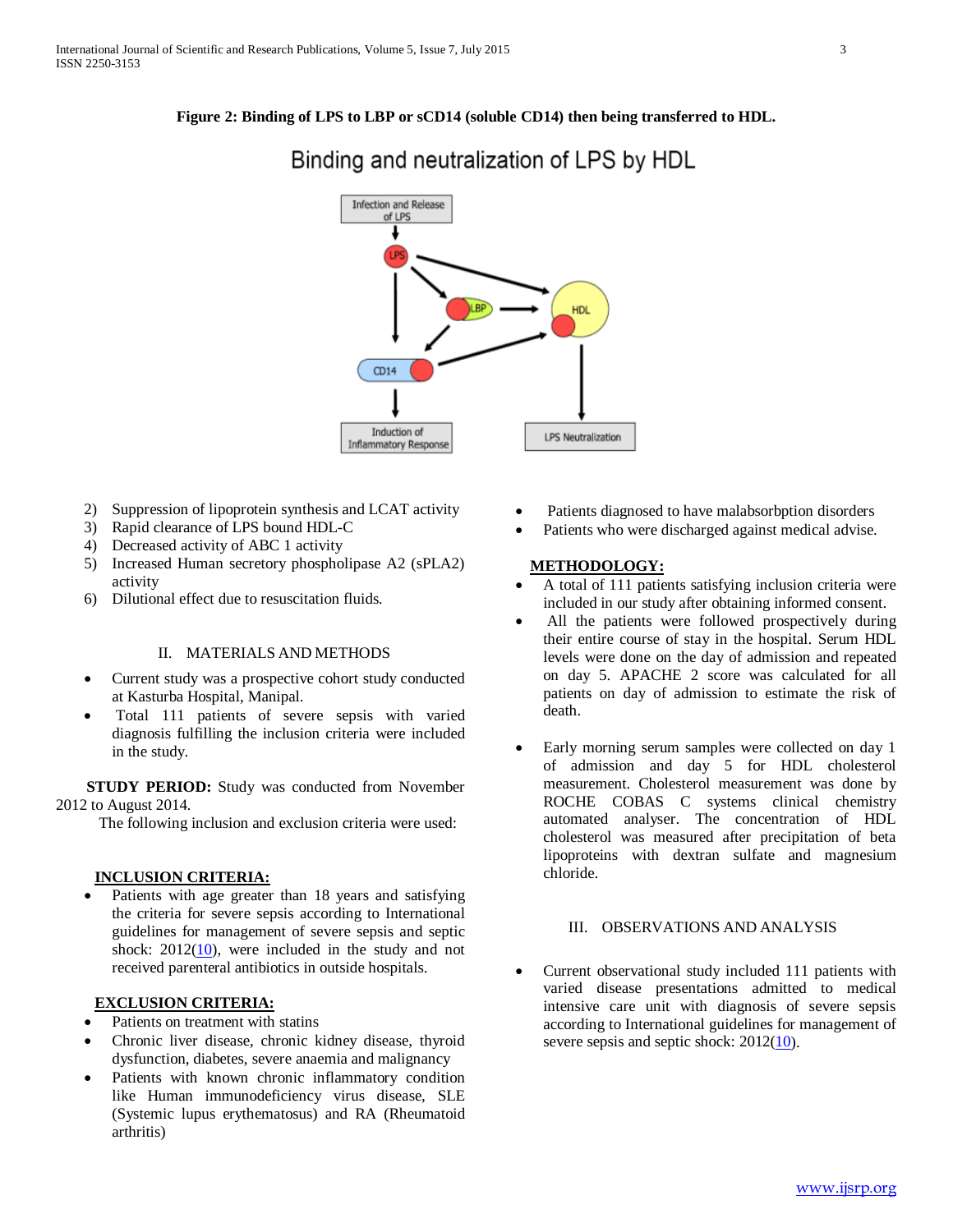| <b>Characteristic</b>            | All                | Survivors $(n=56)$ | <b>Non survivors</b> | P value   |
|----------------------------------|--------------------|--------------------|----------------------|-----------|
|                                  | patients(n=111)    |                    | $(n=55)$             |           |
| Age (yr)                         | $47.58 + (-14.99)$ | $46.04 + (-14.66)$ | $49.15+/-15.29$      |           |
| <b>Males</b>                     | 67 (60.4%)         | $28(50\%)$         | 39 (70.9%)           |           |
| <b>Females</b>                   | 44 (39.6%)         | $28(50\%)$         | $16(29.1\%)$         |           |
| <b>APACHE II score</b>           | $16(11-21)$        | $14(8-18)$         | $22(17-27)$          | < 0.003   |
| <b>Albumin</b>                   | $2.7(2.2-3)$       | $2.65(2.2-3)$      | $2.7(2.4-3)$         | NS        |
| <b>Bilirubin</b>                 | $3.5(1.6-5.9)$     | $2.85(1.02-6.17)$  | $3.7(2.0-5.6)$       | NS        |
| <b>INR</b>                       | $1.18(1.02-1.49)$  | $1.13(1.02-1.36)$  | $1.23(1-1.6)$        | <b>NS</b> |
| <b>Positive blood culture</b>    | 17                 | 6                  | 11                   | NS        |
| <b>MODS</b>                      | 78 (70.3%)         | $34(43.6\%)$       | 44 (56.4%)           | <b>NS</b> |
| Thrombocytopenia                 | 72 (64.86%)        | 35(48.6%)          | 37 (51.4%)           | NS        |
| Acute kidney injury              | 69(62.16%)         | 31(45%)            | 38(55%)              | <b>NS</b> |
| <b>Hypotension</b>               | 54 (62.16%)        | 18(33%)            | 36(67%)              | < 0.002   |
| Acute lung injury                | 89 (80.18%)        | 40(45%)            | 49 (55%)             | <b>NS</b> |
| <b>Dialysis</b>                  | 35 (31.53%)        | 18 (51%)           | 17 (49%)             | NS        |
| <b>Gram negative</b><br>bacteria | 26                 | 11                 | 15                   | <b>NS</b> |
| <b>Gram positive</b>             | 5                  | 3                  | 2                    | NS        |
| bacteria                         |                    |                    |                      |           |
| Scrub typhus                     | 21                 | 12                 | 9                    | NS        |
| Leptospirosis                    | 8                  | 3                  | 5                    | NS        |
| Dengue                           | $\overline{c}$     | $\mathbf{2}$       | $\bf{0}$             |           |
| Malaria                          | 1                  | 0                  | 1                    |           |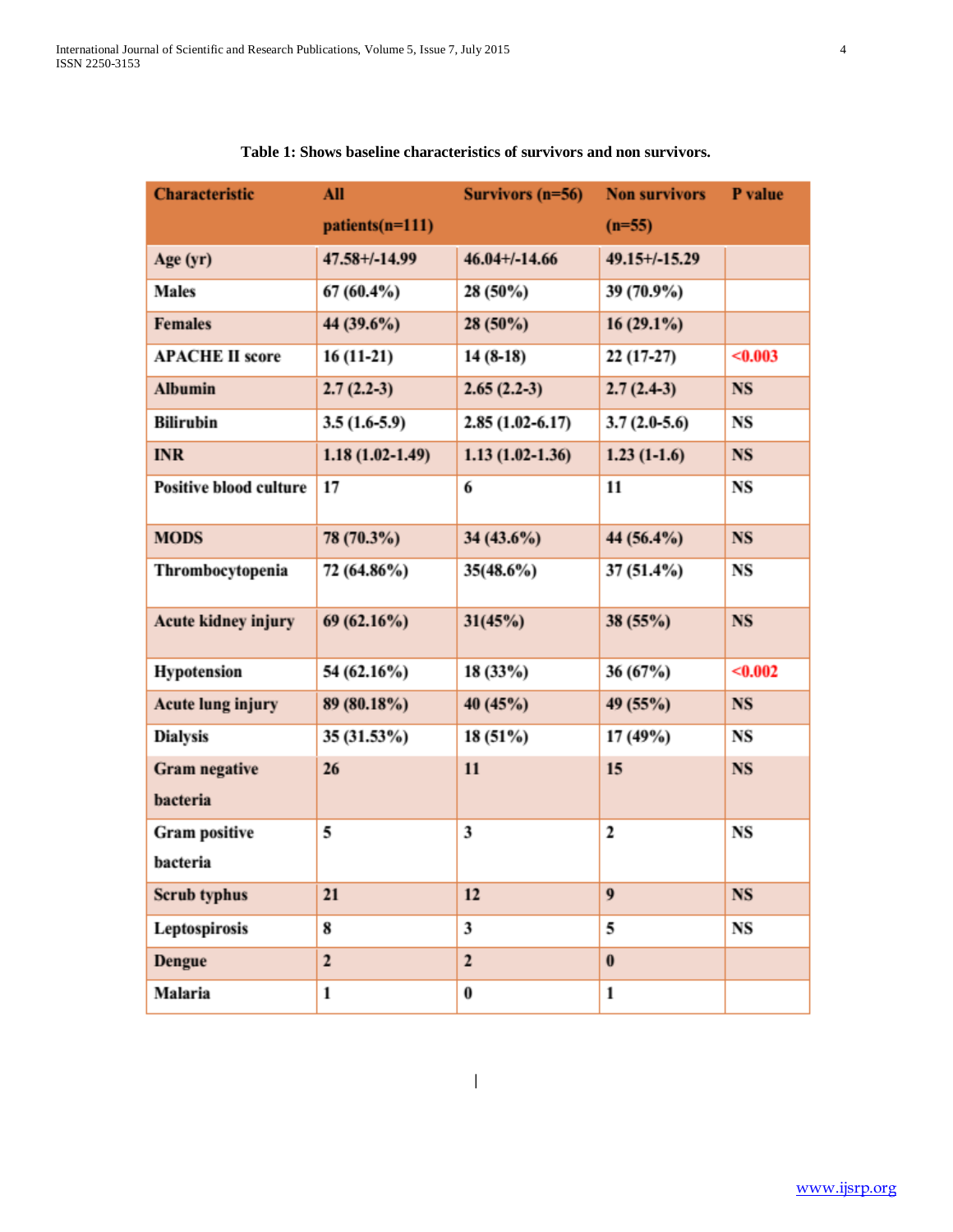Figure 3: Age distribution



Maximum number of people 49 out of 111 (44.1%) were in the age group of 41-60 yrs.





 Our study had total of 111 patients, of which 67(60.4%) were males and 44(39.6%) were female.

 Others parameters like presence of acute lung injury, acute kidney injury, acute liver Injury (raised bilirubin levels and coagulopathy), baseline platelet count, baseline serum albumin levels and frequency of dialysis used as renal replacement therapy were comparable in numbers among survivors and non survivors and not found to have effect on mortality to reach statistical significance.

## **Low HDL at admission and association with mortality in severe sepsis:**

In current study low HDL levels were noted in patients with severe sepsis so, we studied the association of day of admission HDL with mortality.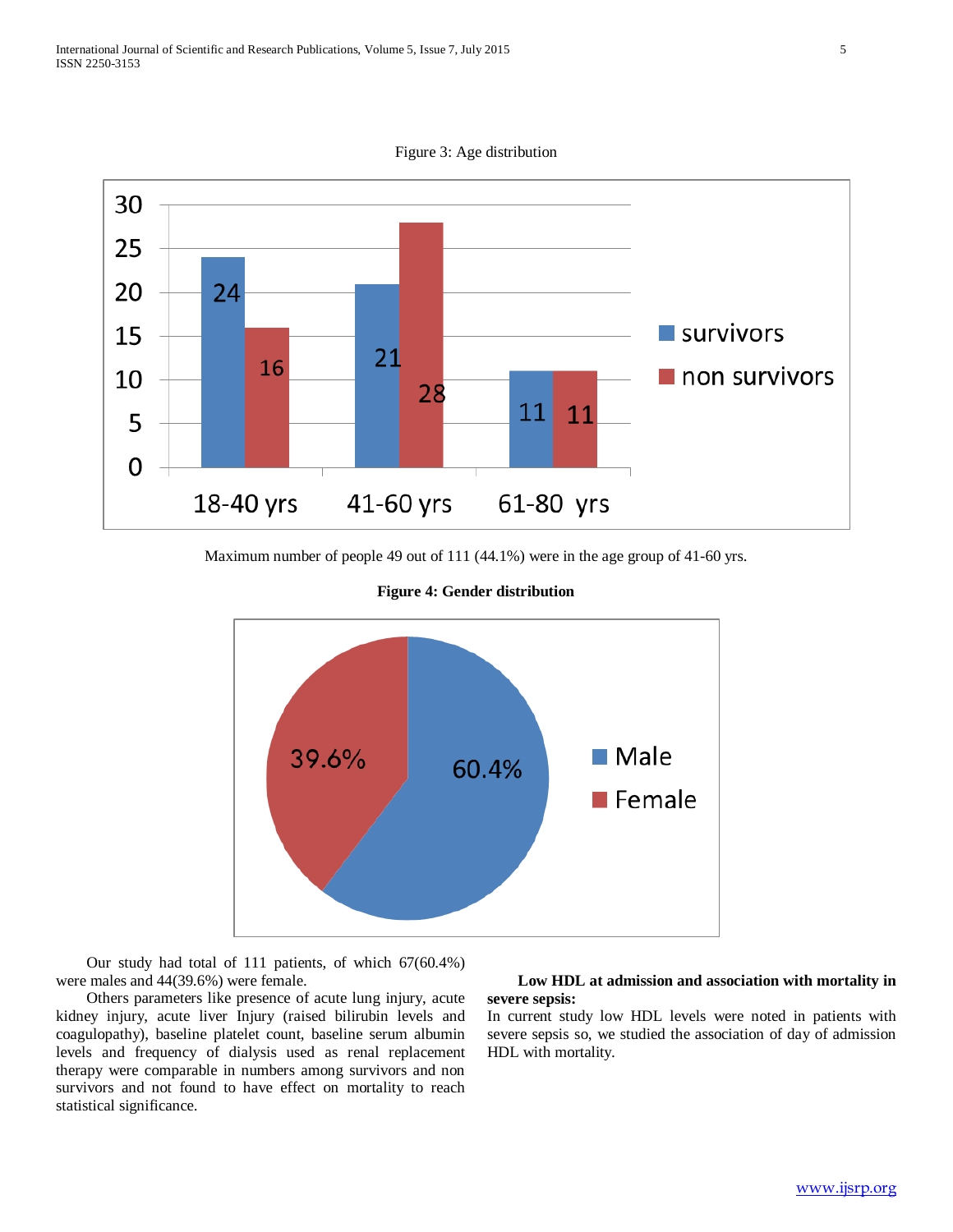|           |               | <b>FREQUENCY</b> | Mean<br><b>HDL VALUE</b> | <b>Std. Deviation</b> |
|-----------|---------------|------------------|--------------------------|-----------------------|
| Day 1 HDL | Non survivors | 55               | 5.76                     | 2.937                 |
|           | survivors     | 56               | 11.79                    | 5.714                 |

**Table 2: Association between day1 HDL and survival.**

 P<0.001, there is significant difference in DAY 1 HDL value between survivors and non survivors. Independent samples T test.

 **Relative risk of death:** After noting the significant difference of mean HDL between survivors and non survivors in current study, we calculated the relative risk of death among two groups HDL<10 mg/dl and HDL≥10 mg/dl on day of admission.

#### **Table 3: Comparison of mortality between HDL≤10mg/dl and HDL≥11mg/dl**

|           |                 |       | survivors | <b>Non</b><br>survivors | <b>Total</b> |
|-----------|-----------------|-------|-----------|-------------------------|--------------|
| Day 1 HDL | $<$ 10mg/dl     | 21    | 50        | 71                      |              |
|           |                 | 29.6% | 70.4%     | 100.0%                  |              |
|           | $\geq$ 10 mg/dl | 35    | 5         | 40                      |              |
|           |                 | 87.5% | 12.5%     | 100.0%                  |              |
| Total     |                 |       | 56        | 55                      | 111          |
|           |                 |       | 50.5%     | 49.5%                   | 100.0%       |

 Significant association was seen between mortality and <10 mg/dl HDL level on day 1. Pearson Chi-Square =30.75 with 1dof, P<0.001.

 Relative risk of death in patients with day 1 HDL value <10mg/dl was 7.01 times higher than patients with day 1 HDL value ≥10mg/dl [95% confidence interval 2.46 -21.81].

#### **Receiver Operator Characteristic curve:**

 After calculating the relative risk of death between two groups (HDL<10 mg/dl and HDL≥10 mg/dl) as above, we tried to estimate a single value of HDL on day of admission that can predict overall mortality with reasonable sensitivity and specificity by Receiver Operator Characteristic curve.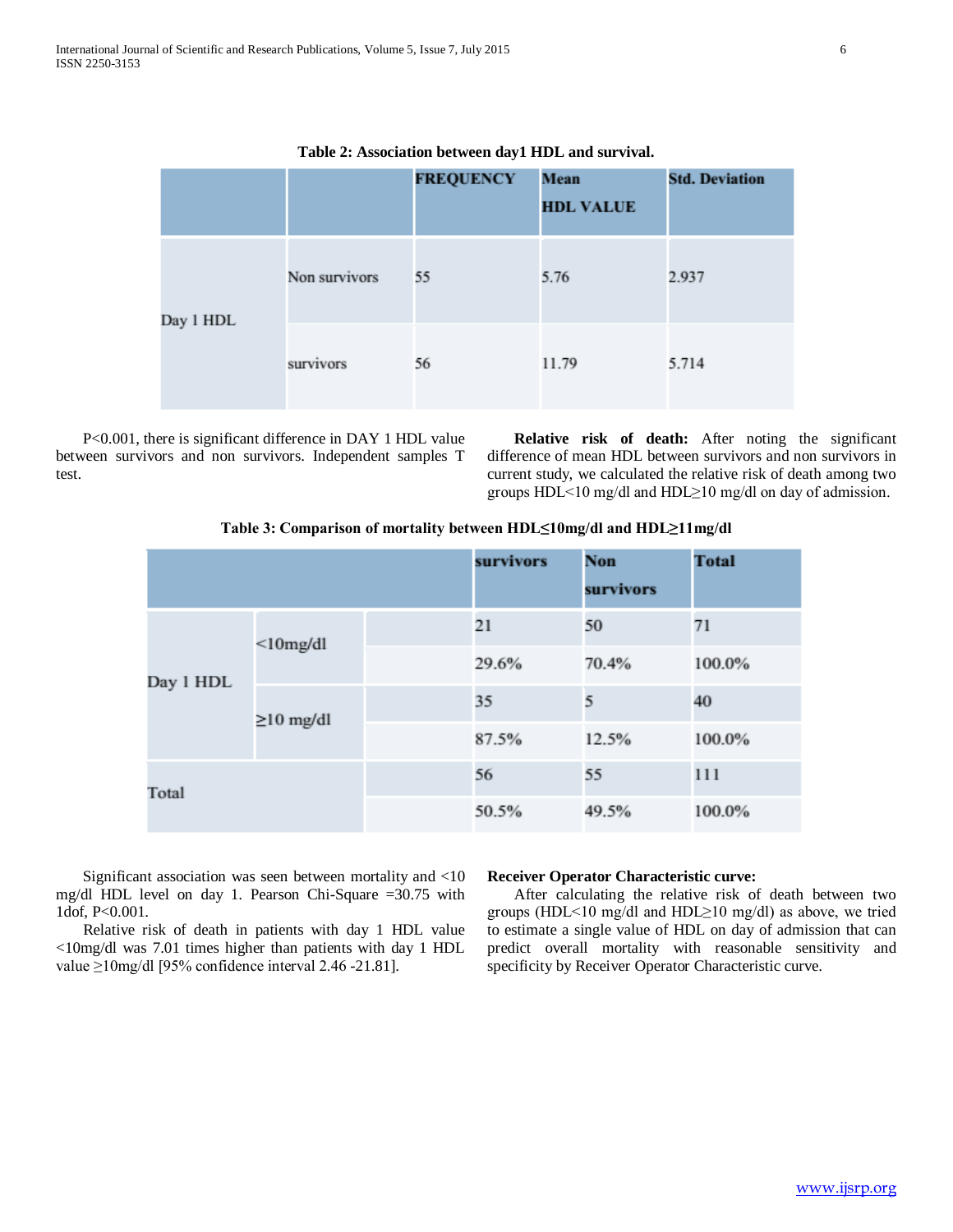

 The area under the Receiver Operator Characteristic curve for HDL cholesterol was 0.83 (95% confidence interval 0.75– 0.90) with standard error 0.03.

 A HDL cholesterol cut off value of 9 mg/dl at admission has a sensitivity and specificity of 89% and73% respectively for predicting the overall mortality.

#### **HDL on day of admission and APACHE 2 score:**

 As we use mortality scores for calculating the risk of mortality at admission to ICU, we compared day of admission HDL with APACHE 2 to find any correlation.

| <b>SURVIVAL</b> |                 | <b>DOAHDL</b> |
|-----------------|-----------------|---------------|
| Survivors       | APACHE2         | $-.450$       |
| Non survivors   | <b>APACHE 2</b> | $-.163$       |

#### **Table 5: Correlation of Day 1HDL with APACHE 2 score at admission.**

 Current study shows that, among non survivors APACHE 2 score showed significant negative correlation with admission HDL values (pearson correlation -0.163 ), meaning as the APACHE 2 score is increasing the admission HDL cholesterol was decreasing, both implying increased chance of mortality. Similarly in patients survived, as APACHE 2 score decreased

there was increasing trend in admission HDL value, which translates into low risk of mortality.

#### **Trend of HDL cholesterol:**

 HDL is an acute phase reactant, we compared day of admission HDL with day 5 HDL, to assess for trend in survivors and non survivors.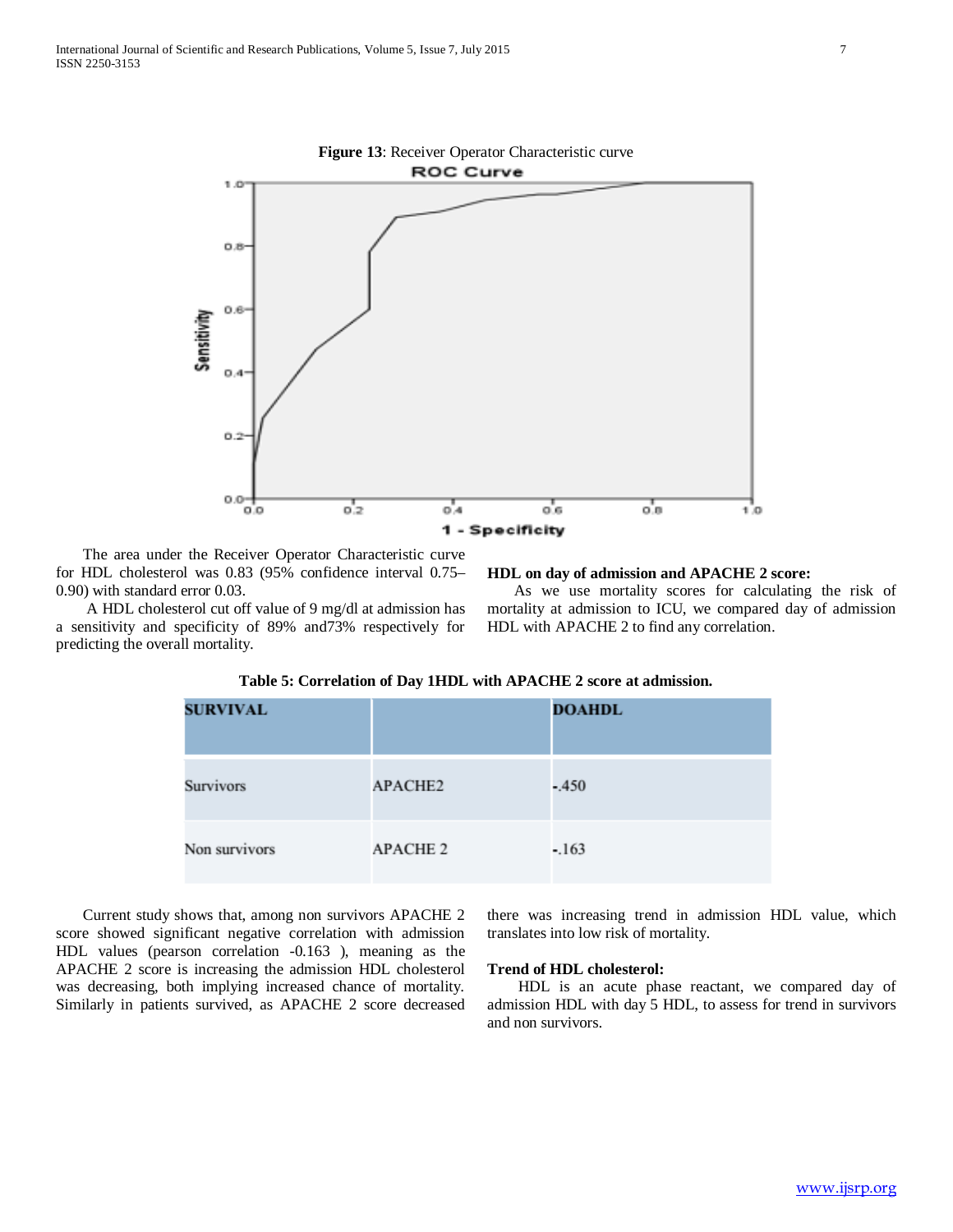| <b>DIED</b> |                       | <b>DOAHDL</b> | <b>D5HDL</b> |
|-------------|-----------------------|---------------|--------------|
| NO.         | Mean                  | 11.79         | 18.34        |
|             | N                     | 56            | 56           |
|             | Std. Deviation        | 5.714         | 7.681        |
| <b>YES</b>  | Mean                  | 5.76          | 4.91         |
|             | N                     | 55            | 22           |
|             | Std. Deviation        | 2.937         | 2.308        |
| Total       | Mean                  | 8.80          | 14.55        |
|             | N                     | 111           | 78           |
|             | <b>Std. Deviation</b> | 5.450         | 8.977        |

**Table 6: Comparison of day of admission HDL and day 5 HDL cholesterol with outcome:**

 Above table shows that among survivors, the mean value of HDL on day 5 was increased compared to mean HDL on day of admission (18.34 versus 11.79 respectively), but among non survivors the mean HDL on day 5 was lower than that seen on the day of admission (4.91 versus 5.76 respectively). So, among survivors, rising trend of HDL was observed in our study.

 This can be explained logically, as with clinical improvement the burden of bacterial endotoxin in patient's decreases. So less of HDL will be used for neutralization and decrease in levels of cytokines also may play a role resulting in improvement in serum HDL levels.

 Similarly among non survivors, decreasing trend of HDL was seen, implies that as the clinical condition worsens there will be uncontrolled increase in burden of bacterial endotoxin that uses up more HDL for neutralization and persistently raised cytokine levels that suppress HDL production, so the lower levels persisted.

 The same trend of HDL among survivors and non survivors is shown below graphically.

#### **Figure 14 shows HDL as negative acute phase reactant.**



 REPEATED MEASURES ANOVA F (df1, df2), 109.961(1, 76), p<0.001 this graph shows, days of illness on X-axis and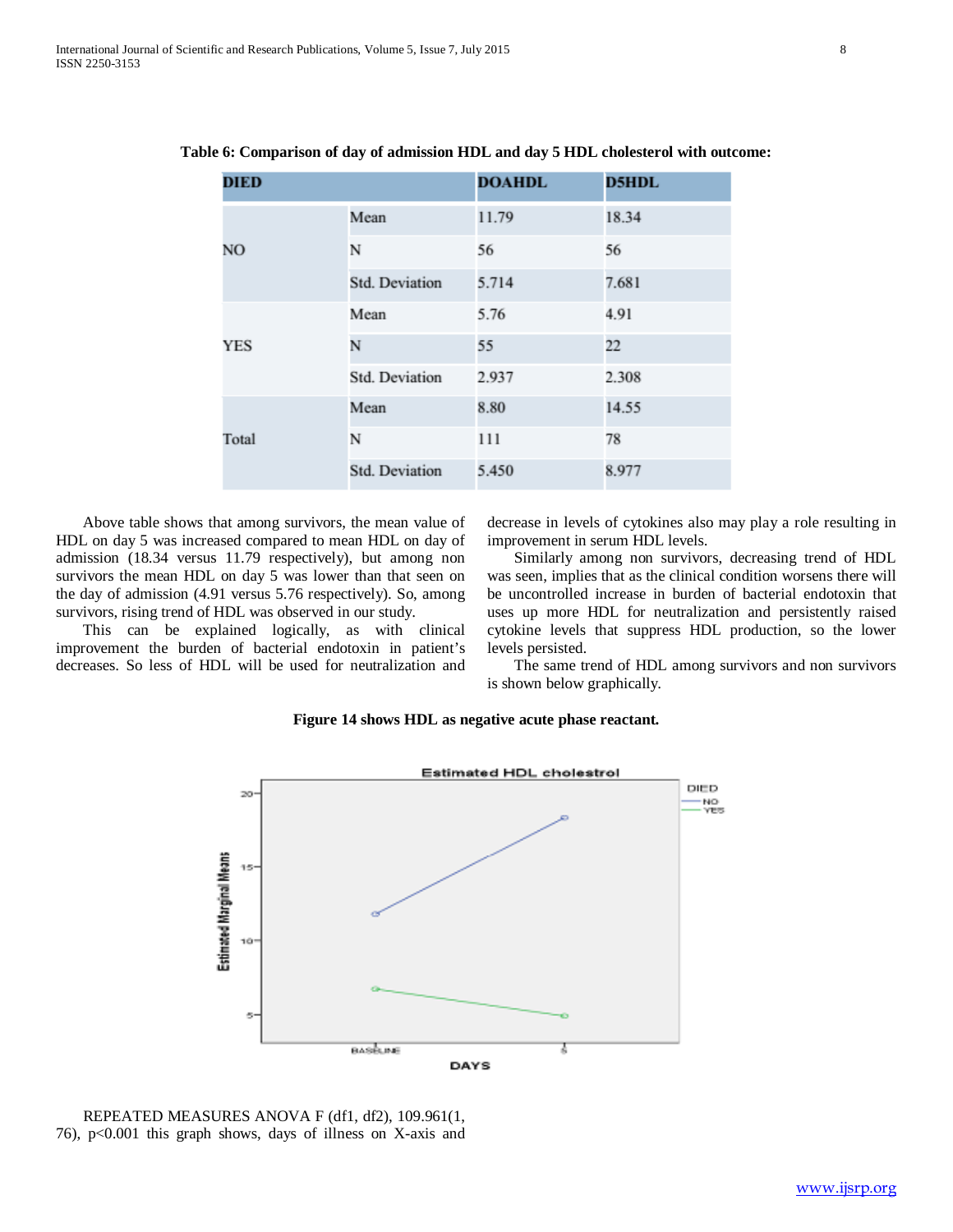mean HDL value on Y- axis. Upper curve for survivors shows that, as the days progressed the mean HDL value was rising and lower curve for non survivors shows decreasing value with time.

 **Survival analysis:** After studying that the relative risk of death, which was higher in patients with day of admission HDL  $\leq$ 10 mg/dl compared to  $\geq$ 10 mg/dl, we further studied survival analysis between these groups as showed below in figure 15.

## **Figure 15: Survival analysis - Kaplan Meier curves.**



**Survival Functions** 

 The above figure shows two curves, Upper curve is for HDL  $\geq$  10 mg/dl with only 5 deaths out of 40 patients and better survival, lower curve is for patients with HDL<10mg/dl with more number of deaths and prolonged duration of hospital stay.

**Association of day 1 HDL with organ dysfunction:**

 After showing the association between level of HDL on day of admission and mortality, we studied whether HDL level of day of admission also varied among single organ dysfunction versus multi organ dysfunction.

 Multi organ dysfunction may be any combination of acute lung injury, acute kidney injury, hypotension, thrombocytopenia and acute liver injury.

|               | Organ<br>dysfunction | patients | <b>Number of Mean HDL</b><br>on day1 | Std.<br><b>Deviation</b> | <b>Std. Error</b><br><b>Mean</b> |
|---------------|----------------------|----------|--------------------------------------|--------------------------|----------------------------------|
| <b>DOAHDL</b> | single               | 33       | 11.45                                | 5.815                    | 1.012                            |
|               | 2 and more           | 78       | 7.68                                 | 4.908                    | .556                             |

## **Table 7: Association of Organ dysfunction with day1HDL levels.**

 Difference in mean HDL value on day of admission was noted between patients presenting with single and multi-organ dysfunction, but p value was not statistically significant.  $(p<0.186)$ 

#### IV. DISCUSSION

- Sepsis is one of the leading cause of mortality worldwide.
- Inspite of the availability of biomarkers for sepsis and mortality scores, the mortality for sepsis still has not decreased significantly. So, there is need for development of more sensitive biomarkers for early detection of sepsis.
- Lipoproteins are an important part of innate, nonadaptive immune response to infection. (7) HDL-C is the major plasma lipoprotein (15), present in higher concentrations that all other lipoproteins combined.
- To calculate APACHE 2 score we need many parameters like hemodynamic variables which can be readily assessed and laboratory values like haematocrit, WBC count, serum creatinine, acute renal failure, urine output, serum BUN, serum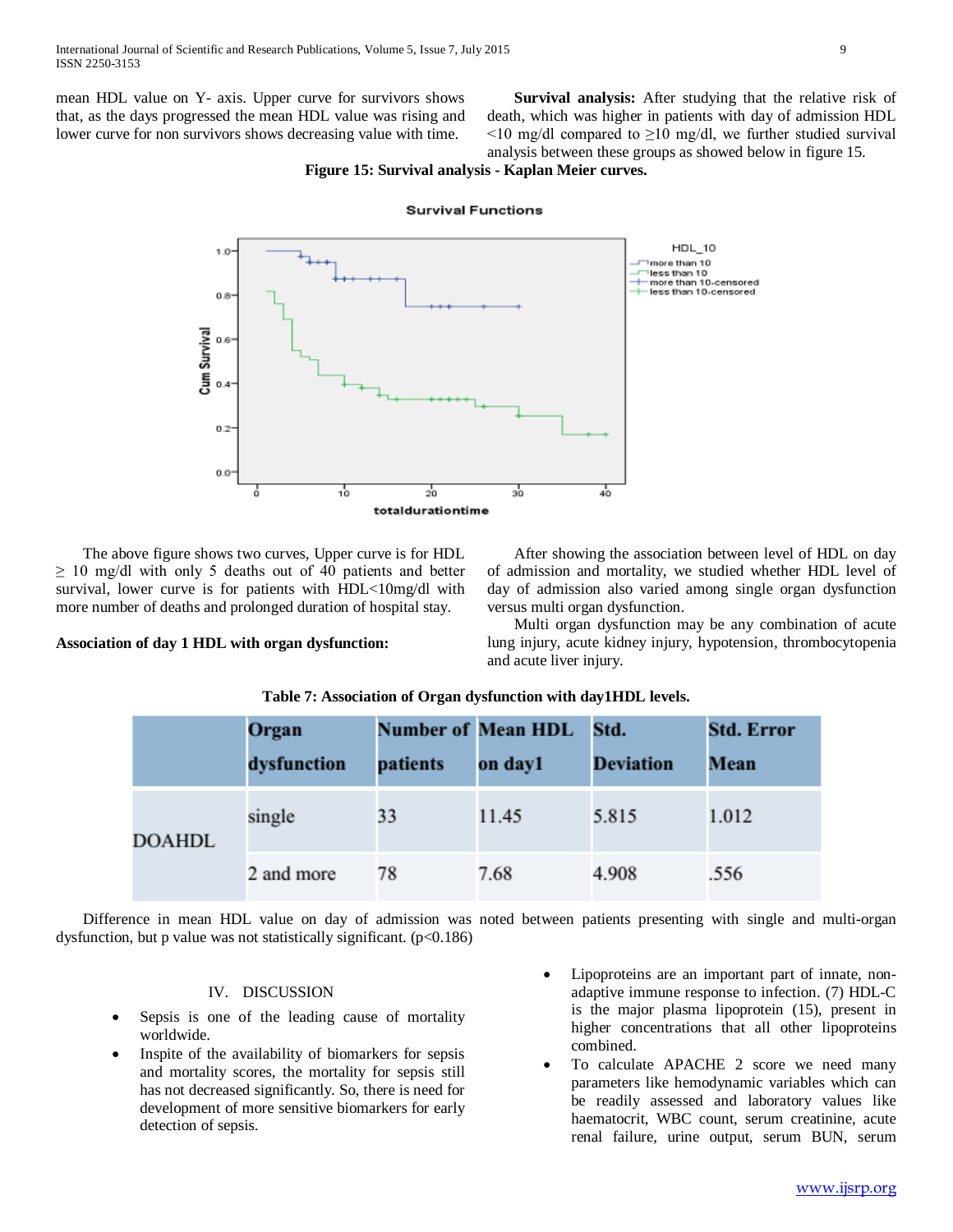sodium, serum albumin, serum bilirubin, serum glucose and arterial blood gas analysis many of which may not be available at peripheral community care hospitals. So, measurement of a single value of HDL may be more useful in such setting.

- Any marker which is a part of innate immunity will serve better as an early marker as it has to be breached before full blown sepsis occurs.
- As lipoproteins are an important component of innate immunity and HDL was the main component of lipoproteins highest in concentration in serum and has highest affinity to bind against bacterial endotoxin (LPS in gram negative bacteria and LTA in gram positive bacteria), we studied the role of HDL cholesterol in patients with severe sepsis in medical ICU at a tertiary care hospital as a prognostic marker.

## **Baseline characteristics:**

- Current observational study included 111 patients with varied disease presentations admitted to ICU with severe sepsis after fulfilling the inclusion criteria and exclusion criteria.
- Maximum number of people, 49 out of 111 (44.1%) were in the age group of 41-60 yrs and, 67(60.4%) were males and 44(39.6%) were female.
- All patient's baseline characteristics were comparable. Only high APACHE 2 score and presence of hypotension at admission were more frequently associated with mortality and was statistically significant between survivors and non survivors.
- Others parameters like presence of acute lung injury, acute kidney injury, acute liver Injury ( raised bilirubin levels and coagulopathy), baseline serum albumin levels and frequency of dialysis used as renal replacement therapy were comparable in numbers among survivors and non survivors and not found to have effect on mortality to reach statistical significance.
- Number of patients with culture positive infection (blood culture and sputum/ET aspirate culture) (14 in survivors and 17 in non survivors) and positive serology (17 in survivors and 15 in non survivors) were also comparable among two groups.
- Mean HDL on day of admission among culture positive infection patients was 7 mg/dl compared to 9 mg/dl in patients with culture negativity, statistically not significant.
- Similarly difference in mean HDL value among culture positive infection patients didn't reach statistical significance among survivors and non survivors also. So, culture positive infection didn't show statistically significant effect on mortality in current study.

## **Low HDL at admission and association with mortality in severe sepsis:**

- The reason for the low HDL cholesterol value in sepsis is multifactorial, but most important of all is the neutralization of LPS and thus preventing its immune activation and cytokine response.
- Among all lipoproteins, HDL –C has the highest affinity for LPS of gram negative bacteria (16) and LTA of gram positive bacteria (17).
- Studies on plasma HDL-C protecting against bacterial endotoxin dates back to 1993 when Levine DM et al showed that transgenic mice with high HDL-C had high levels of endotoxin bound to HDL-C, low levels of cytokine response and improved survival compared with mice having low HDL-C levels.(6)
- Parker ts et al showed that r-HDL (recombinant HDL) is a potent inhibitor of the induction of TNFalpha by LPS from gram-negative bacteria in whole human blood. (18)
- Low admission HDL cholesterol levels in patients with sepsis were found in studies conducted by Gordon et al (19) and Shor R et al.(20) Gordon et al study comprised of 32 patients divided into two groups, 12 patients with infection and 20 patients without infection in surgical ICU. The mean HDL value was significantly lower in infected group (19 mg/dl) compared to non-infected group (28 mg/dl). Among infected patients, the mean HDL among survivors and non survivors was not found to be statistically significant, probably because of small size of the sample studied.(65)
- Shor R et al  $(20)$  conducted retrospective analysis of patients admitted at Edith Wolfson Medical Centre during a period of 1 year (January 1st 2005- December 31st 2005) and analysed data. They divided patients into two groups, group 1 with HDL≤20 mg/dl (108 patients) and group 2 with HDL  $\geq$ 65 mg/dl (96 patients). Out of 204 patients 32 had sepsis and all were in group 1, showed association of sepsis with low HDL level. Similarly 42 patients died, of them low HDL was observed in 42.6% of patients who survived vs. 92.9% of those who died  $(P < 0.0001)$ . By using logistic regression analysis, they showed low HDL  $(\leq 20 \text{ mg/dl})$  was associated with a 17.5-fold increase in odds for death compared to HDL  $\geq$  65 mg/dl (OR 17.5 95%) CI,  $5.2-59.04$ ,  $P < 0.0001$ ). Current study noted that there was statistically significant difference in mean admission day HDL cholesterol between survivors (5.76 mg/dl) and non survivors (11.79 mg/dl), p<0.001.

## **Relative risk of death:**

Shor R et al $(20)$  retrospective analysis of 204 patients showed low HDL  $(\leq 20 \text{ mg/dl})$  was associated with a 17.5-fold increase in odds for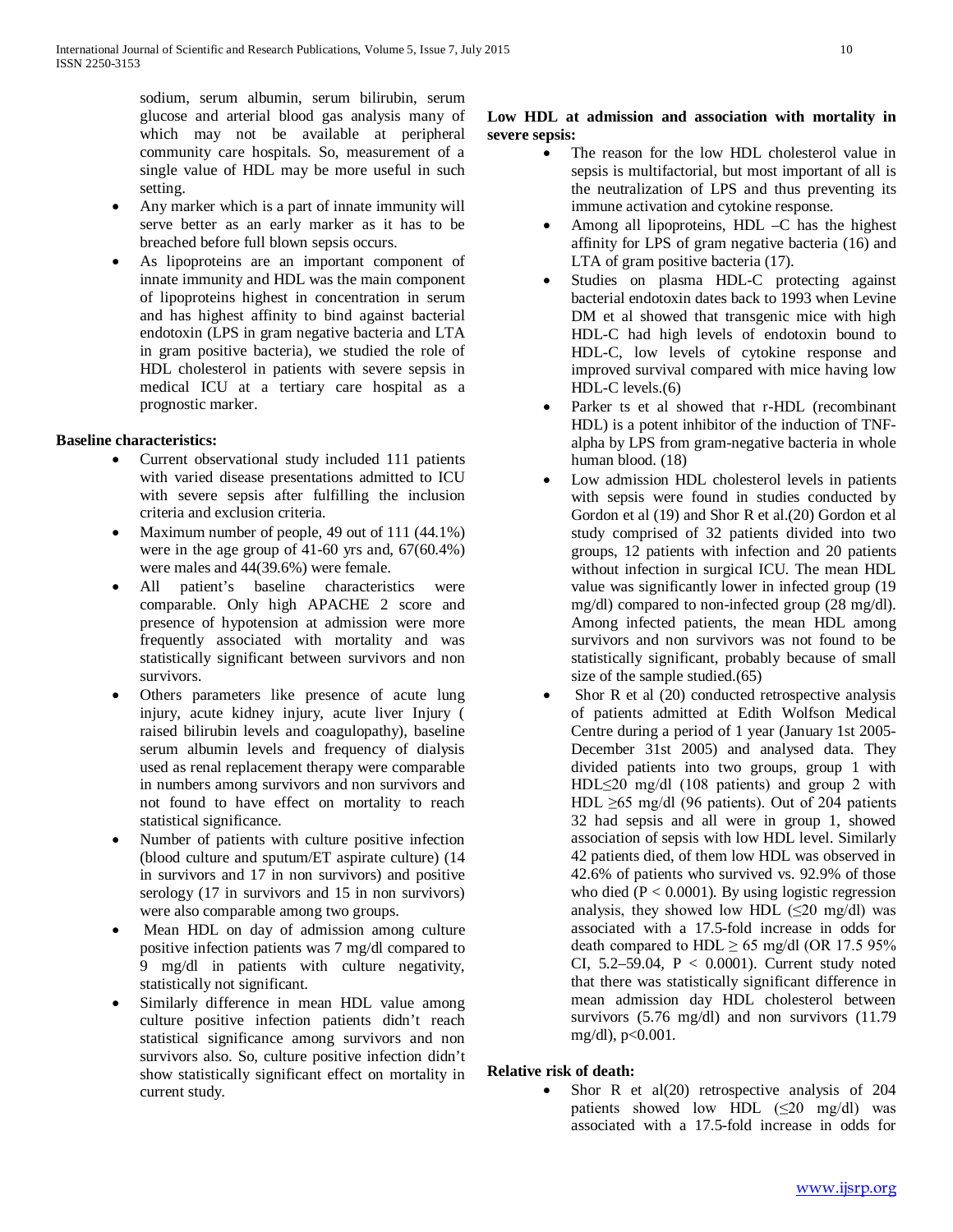death compared to HDL  $\geq$  65 mg/dl (OR 17.5 95%) CI,  $5.2 - 59.04$ ,  $P < 0.0001$ ).

- Current prospective study showed that low HDL at admission ≤10 mg/dl was associated with a 7.01 fold increase in odds for death compared to HDL≥11 mg/dl [95% confidence interval 2.46 - 21.81, P<0.001].
- The difference in relative risk observed in current study compared with Shor R et al was because of the difference in HDL values of the two groups compared (<10 mg/dl and  $\geq$ 10 mg/dl in current study whereas HDL≤20 mg/dl and ≥65 mg/dl by Shor R et al(20).

## **Receiver Operator Characteristic curve:**

- With the above data showing the relative risk of death between two groups (HDL<10 mg/dl and HDL≥10 mg/dl), we further studied HDL as a continuous variable and tried to detect a single HDL value with which we can predict mortality with reasonable sensitivity and specificity by receiver operator characteristic curve.
- The area under the receiver operator characteristic curve for HDL cholesterol was 0.83 (95% confidence interval 0.75– 0.90) with standard error 0.03. A HDL cholesterol cut off value of 9 mg/dl at admission has a sensitivity and specificity of 89% and73% respectively for predicting the overall mortality.
- On comparison, study by Chien JY et al(21), showed HDL  $\leq$ 20 mg/dl had a sensitivity of 92%, a specificity of 80% in predicting overall mortality. Cut off value for Day 1 HDL in the current study was lower than that observed by Chien JY et al.
- Lower sample size (63 in Chien JY et al compared to 111 in current study), and difference in the baseline HDL values provides the best explanation. Baseline HDL values were different among Indian population studied in current study from Chinese population studied by Chien JY et al.
- Studies on baseline HDL values showed that Indian population have lower value as shown in study by Sawant AM et al (22) compared to higher baseline HDL value of Chinese population showed in study by Cai HJ et al. (23)

## **HDL on day of admission and APACHE 2 score:**

- In current study we compared HDL on day 1 value with APACHE 2 score for prediction of mortality.
- Pearson correlation analysis showed significant negative correlation (-0.163 Pearson coefficient) between HDL at admission with APACHE 2 score on admission in non survivors, correlation was more with survivors (-0.450 Pearson coefficient).
- Patient with low initial HDL value had higher APACHE 2 score which implies high risk of mortality, as the p value was significant.

## **Trend of HDL cholesterol:**

- Van Leeuwen HJ et al (7) and Dunham CM et al (24) observed finding of rapidly changing HDL levels in severe sepsis patients, but statistical association with mortality was not found, probably because of smaller sample size (17 and 28 patients respectively) compared to the current study with a small sample size of 111.
- Dunham CM et al (24)study involved 28 patients, upon admission to the surgical intensive care unit the mean total cholesterol level was only  $119 \pm 44$ mg/dl, as compared with the expected normal cholesterol level (taken from a database) of 201  $\pm$ 17 mg/dl  $(P < 0.001)$ . The 25 survivors had higher total cholesterol at SICU discharge (143 +/- 35 mg/dl) relative to admission (112 +/- 37 mg/dl; P < 0.0001). In the three patients who died, the admission cholesterol was  $175 + (-62 \text{ mg/d})$  and the cholesterol at death was 117 +/- 27 mg/dl. Van Leeuwen HJ et al (20) studied dynamics of plasma lipoproteins in 17 patients with sepsis and observed dynamic nature of HDL cholesterol, they found low HDL value on day  $1(32 \text{ mg/dl } \pm 4)$ , lowest on day  $3(16.2 \text{ mg/dl} \pm 3)$  and gradually increased up to 4 weeks in survivors, but there was no correlation of HDL value with mortality. They looked at the trend of HDL but comparison of trend among survivors and non survivors was not analysed in the study.
- Both the studies [Van Leeuwen HJ et al (7) and Dunham CM et al (24)] showed HDL acts as acute phase reactant during sepsis (values change dynamically), but though patients had low cholesterol levels in both studies (total cholesterol in Dunham CM et al and HDL in Van Leeuwen HJ et al) statistical difference between survivors and non survivors was not found, probably because of small sample size and heterogeneity of population involved in both the studies.
- Similar to above studies, current study demonstrated that HDL-C acts as negative acute phase reactant in sepsis, HDL-C values varied with time in both survivors and non survivors. There was increase in HDL-C value, as patient was improving in survivor group but HDL-C remained same or decreased in non-survivors group.
- But current study showed the difference with time among survivors and non survivors was statistically significant. (p<0.001, repeated measures ANOVA).

## **Survival analysis:**

- Kaplan-Meier estimates of survival in patients of severe sepsis showed significant difference in survival between two groups (HDL<10 mg/dl and HDL  $\geq$ 10 mg/dl group).
- Group with  $HDL \geq 10mg$  /dl had significantly improved chance of survival compared to group HDL <10 mg/dl shown in figure 15 by the gap between the groups. The plot also shows the less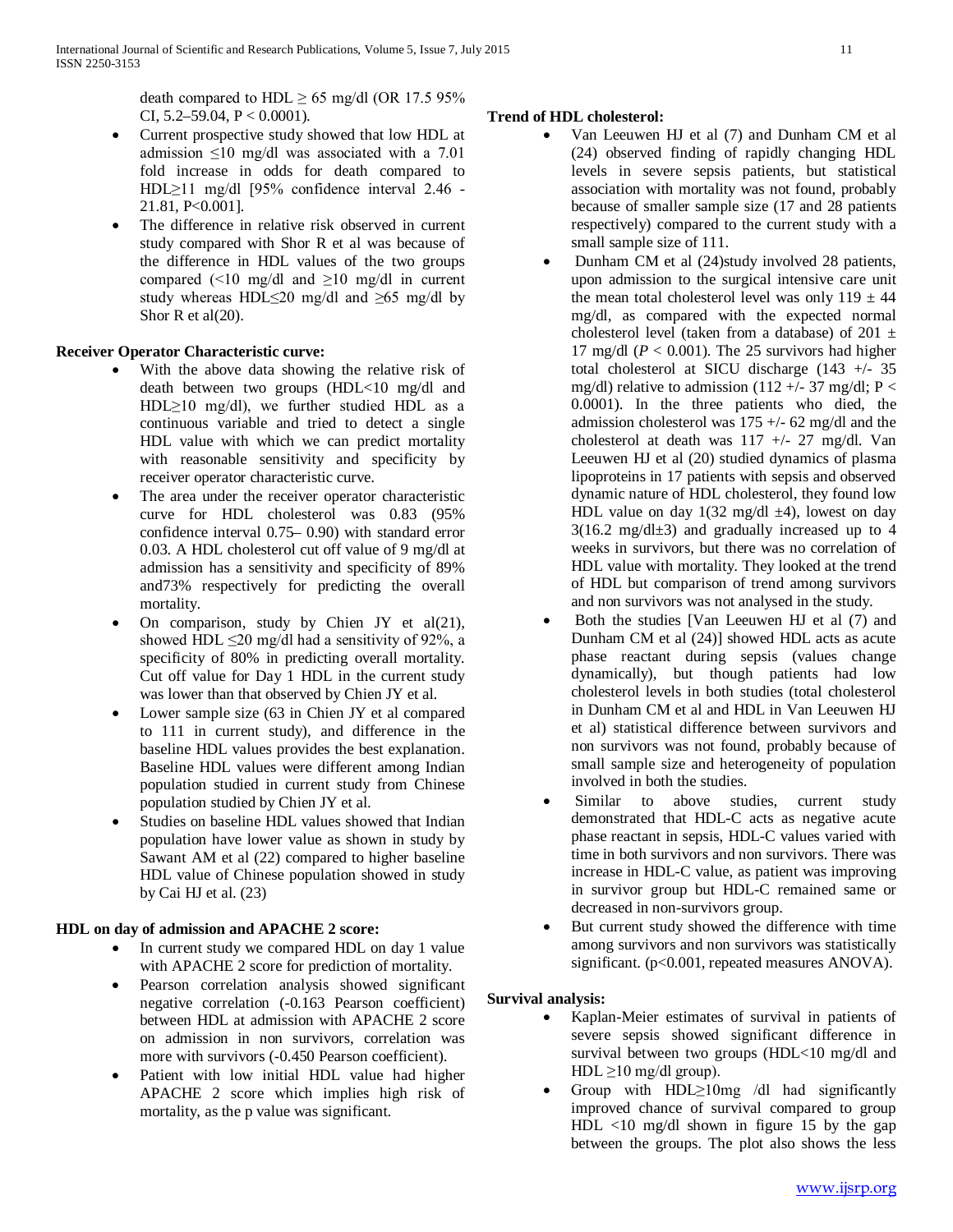number of events (death) in group with  $HDL \ge 10$ mg/dl and also they were discharged more early than patients in HDL <10 mg/dl group.

Our results were similar to study done by Chien JY et al where survival analysis was done between two groups HDL>20 mg/dl and HDL<20 mg/dl.(21)

#### **Day of admission HDL with organ dysfunction:**

- Difference in mean HDL value was noted between patients with single organ failure and multi organ failure but it was not statistically significant in the current study.  $(p < 0.186)$
- Multi organ dysfunction in current study may be any combination of acute lung injury, acute kidney injury, hypotension, thrombocytopenia and acute liver injury.

#### V. CONCLUSION

- Most common cause for origin of sepsis was acute lung injury, found in 89 patients (80.18%), seventy eight patients (70.2%) had atleast two organ dysfunction. Septic shock was present in 69 patients (62.16%)
- Gram negative organisms were isolated in 30% of patients commonest being Escherichia coli, whereas gram positive were found in only 8% of patients with commonest being Enterococcus.
- Number of patients with culture positive infection (blood culture and sputum/ET aspirate culture together) (20 in survivors and 22 in non survivors) and positive serology (21 in survivors and 18 in non survivors) were also comparable among two groups.
- Mean HDL on day of admission among culture positive infection patients was 7 mg/dl compared to 9 mg/dl in patients with culture negativity, statistically not significant. Similarly difference in mean HDL value between survivors and non survivors among culture positive infection patients didn't reach statistical significance. So, culture positive infection didn't have statistically significant effect on mortality in current study.
- There is significant association of low HDL value on day 1 with mortality.
- HDL value of 9 mg/dl at admission had sensitivity of 89% and specificity of 73% predicting the overall mortality in patients with severe sepsis.
- Risk of death in patients with day 1 HDL value <10mg/dl is 7.01 times the risk of death in patients with day 1 HDL value ≥10mg/dl [95% confidence interval 2.46 -21.81].
- Trend of HDL correlated with clinical outcome of patients. Raising trend favours improvement in clinical condition and decreasing trend implied worsening of the clinical condition.
- Baseline HDL value correlated with APACHE 2 score in predicting mortality in ICU Patients.

#### **REFERENCES**

- [1] Martin GS, Mannino DM, Eaton S, Moss M. The epidemiology of sepsis in the United States from 1979 through 2000. The New England journal of medicine. 2003;348(16):1546-54.
- [2] Danai P, Martin GS. Epidemiology of sepsis: recent advances. Current infectious disease reports. 2005;7(5):329-34.
- [3] Dombrovskiy VY, Martin AA, Sunderram J, Paz HL. Rapid increase in hospitalization and mortality rates for severe sepsis in the United States: a trend analysis from 1993 to 2003. Critical care medicine. 2007;35(5):1244- 50.
- [4] Esper A, Martin GS. Is severe sepsis increasing in incidence AND severity? Critical care medicine. 2007;35(5):1414-5.
- [5] Rangel-Frausto MS, Pittet D, Costigan M, Hwang T, Davis CS, Wenzel RP. The natural history of the systemic inflammatory response syndrome (SIRS). A prospective study. Jama. 1995;273(2):117-23.
- [6] Levine DM, Parker TS, Donnelly TM, Walsh A, Rubin AL. In vivo protection against endotoxin by plasma high density lipoprotein. Proceedings of the National Academy of Sciences of the United States of America. 1993;90(24):12040-4.
- [7] van Leeuwen HJ, Heezius EC, Dallinga GM, van Strijp JA, Verhoef J, van Kessel KP. Lipoprotein metabolism in patients with severe sepsis. Critical care medicine. 2003;31(5):1359-66.
- [8] Alvarez C, Ramos A. Lipids, lipoproteins, and apoproteins in serum during infection. Clinical chemistry. 1986;32(1 Pt 1):142-5.
- [9] Dellinger RP, Levy MM, Rhodes A, Annan D, Gerlach H, Opal SM, et al. Surviving Sepsis Campaign: international guidelines for management of severe sepsis and septic shock, 2012. Intensive care medicine. 2013; 39(2):165-228.
- [10] Todi S, Chatterjee S, Sahu S, Bhattacharyya M. Epidemiology of severe sepsis in India: an update. Critical Care. 2010;14(Suppl 1):P382.
- [11] Murch O, Collin M, Hinds CJ, Thiemermann C. Lipoproteins in inflammation and sepsis. I. Basic science. Intensive care medicine. 2007;33(1):13-24.
- [12] Cockerill GW, Reed S. High-density lipoprotein: multipotent effects on cells of the vasculature. International review of cytology. 1999;188:257-97.
- [13] Rye KA, Clay MA, Barter PJ. Remodelling of high density lipoproteins by plasma factors. Atherosclerosis. 1999;145(2):227-38.
- [14] Barter P. Effects of inflammation on high-density lipoproteins. Arteriosclerosis, thrombosis, and vascular biology. 2002;22(7):1062-3.
- [15] Kruger PS. Forget glucose: what about lipids in critical illness? Critical care and resuscitation : journal of the Australasian Academy of Critical Care Medicine. 2009;11(4):305-9.
- [16] Vesy CJ, Kitchens RL, Wolfbauer G, Albers JJ, Munford RS. Lipopolysaccharide-binding protein and phospholipid transfer protein release lipopolysaccharides from gram-negative bacterial membranes. Infection and immunity. 2000;68(5):2410-7.
- [17] Levels JH, Abraham PR, van Barreveld EP, Meijers JC, van Deventer SJ. Distribution and kinetics of lipoprotein-bound lipoteichoic acid. Infection and immunity. 2003;71(6):3280-4.
- [18] Parker TS, Levine DM, Chang JC, Laxer J, Coffin CC, Rubin AL. Reconstituted high-density lipoprotein neutralizes gram-negative bacterial lipopolysaccharides in human whole blood. Infection and immunity. 1995;63(1):253-8.
- [19] Gordon BR, Parker TS, Levine DM, Saal SD, Wang JC, Sloan BJ, et al. Low lipid concentrations in critical illness: implications for preventing and treating endotoxemia. Critical care medicine. 1996;24(4):584-9.
- [20] Shor R, Wainstein J, Oz D, Boaz M, Matas Z, Fux A, et al. Low HDL levels and the risk of death, sepsis and malignancy. Clinical research in cardiology : official journal of the German Cardiac Society. 2008;97(4):227-33.
- [21] Chien JY, Jerng JS, Yu CJ, Yang PC. Low serum level of high-density lipoprotein cholesterol is a poor prognostic factor for severe sepsis. Critical care medicine. 2005;33(8):1688-93.
- [22] Sawant AM, Shetty D, Mankeshwar R, Ashavaid TF. Prevalence of dyslipidemia in young adult Indian population. J Assoc Physicians India. 2008;56:99-102.
- [23] Cai HJ, Li ZX, Yang SM. Serum high density lipoprotein cholesterol levels in Chinese healthy subjects and patients with certain diseases. Atherosclerosis. 1982;43(2-3):197-207.